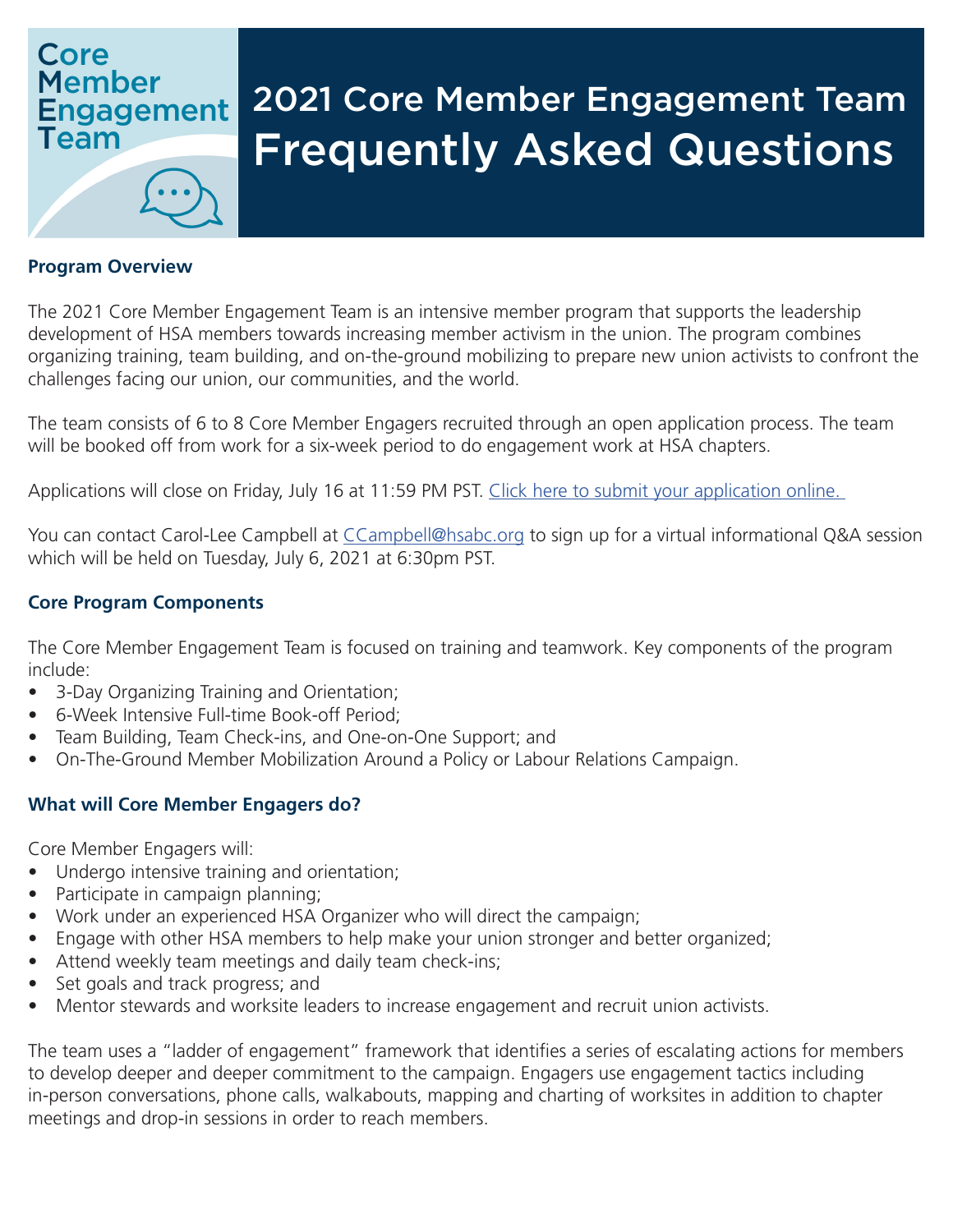

A campaign focus will serve as a tangible way for members to become more active in their union. For example, the 2020 Core Member Engagement Team focused on HSA's Paid Sick Leave Campaign which aimed to ensure all workers have access to paid leave sick in their workplaces.

By the end of the campaign period, engagers will have helped to identify and train a new generation of union activists and leaders who can help build and develop their local chapters. These new activists will understand the value of member engagement and have the tools to build and organize around important issues and campaigns in their workplace.

# **Who should apply?**

Core Member Engagers should:

- Be deeply committed to collectively building a stronger, more responsive, more participatory union.
- Have previous experience with member engagement, with getting others to take action on an issue or campaign, either within HSA or another organization. Examples of engagement work within HSA include:
	- o Organizing well-attended chapter meetings;
	- o Recruiting stewards or members into other roles in the union;
	- o Conducting walkabouts or callouts; or
	- o Getting coworkers to take action on a union campaign or issue.
- Be comfortable with direct communication with other members.
- Be able available for the full duration of the program including the 6-week book-off period, 3-day training and follow up meetings.

# **What does the application process look like?**

Applications will close on Friday, July 16 at 11:59 PM PST. From there, applications are evaluated and a selection committee will conduct interviews. Interviews will be conducted during the last couple weeks of July. Successful applicants will be announced in early August.

#### **What is the time commitment?**

For the majority of Core Member Engagers, this will be a full-time intensive experience. Full-time availability is critical to the success of campaign activities and leadership development of team members. The fall 3-day training and 6-week full-time book off period are mandatory for participation in the program. There may be some who participate with reduced or part-time hours but this will be evaluated on a case-by-case basis.

#### **What kind of training and support can I expect?**

A 3-day training and team orientation taking place from September 29 to October 1 at the HSA office in New Westminster. The team will learn important outreach and engagement skills and techniques from experienced labour activists.

Core Member Engagers will meet as a group at the beginning of each week for a briefing, debrief daily with the team, and debrief individually with a staff organizer at the end of the week. The team may also participate in weekly webinars on special topics for further education.